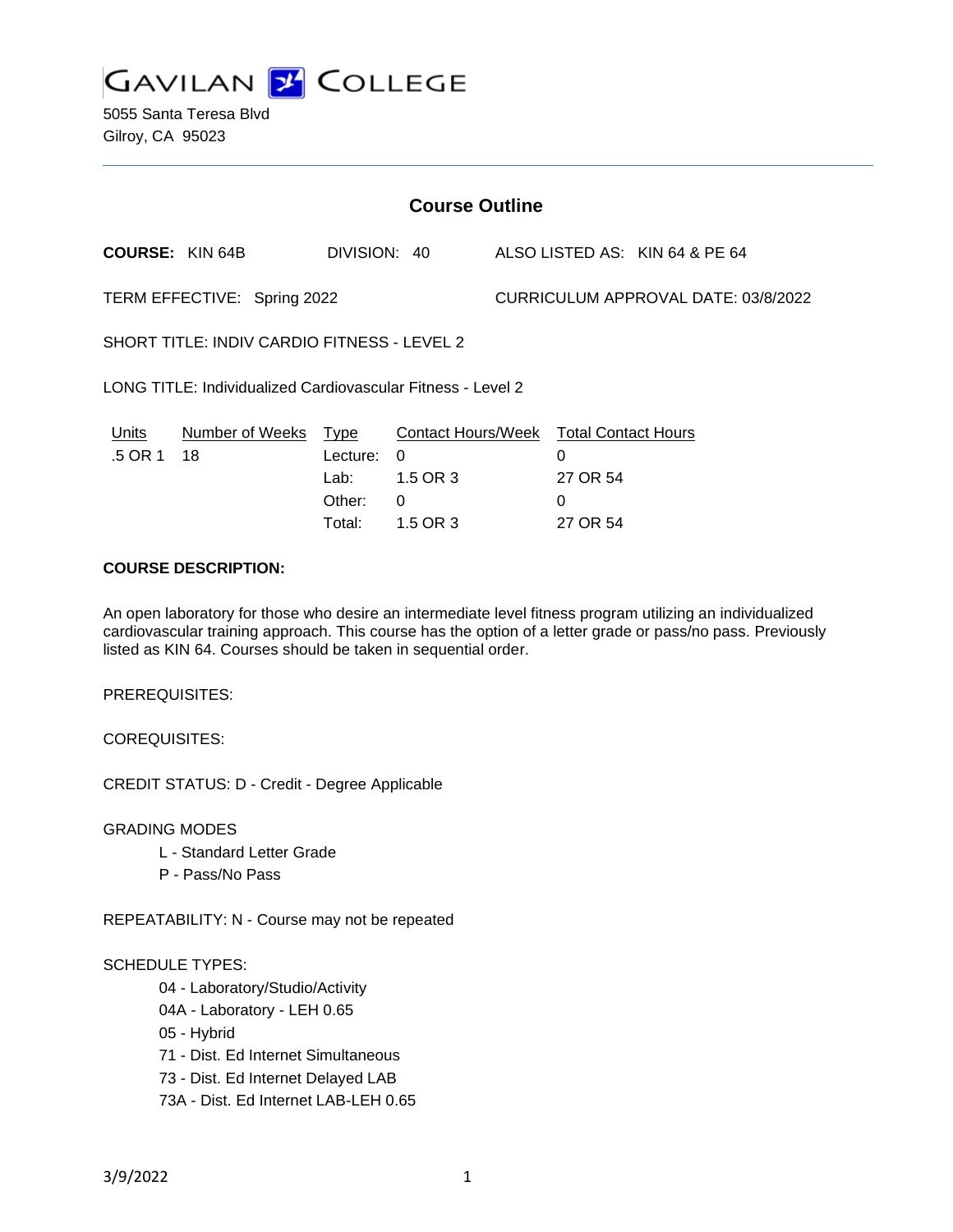### **STUDENT LEARNING OUTCOMES:**

By the end of this course, a student should:

1. Participate in a cardiovascular fitness program that applies the FITTE principles and utilizes one's THR to monitor exertion levels of 55% - 70% intensity.

2. Describe the modifications one would make to their workout routine if their goal was to lose weight.

#### **COURSE OBJECTIVES:**

By the end of this course, a student should:

1. Develop a cardiovascular workout routine and apply the skills learned into a weekly workout program. Record progress on a workout chart. Monitor THR to determine exertion levels.

2. Participate in cardiovascular workouts at a range of 55% - 70% intensity level, utilizing the appropriate THR to monitor exertion. Demonstrate how to correctly use the elliptical and Stairmaster. Alternate using various cardiovascular machines to provide for a higher intensity level workout.

3. Explain the changes that could be incorporated in a cardiovascular fitness program if the goal was weight loss. Participate in cardiovascular workouts utilizing the appropriate THR to monitor exertion levels.

### **CONTENT, STUDENT PERFORMANCE OBJECTIVES, OUT-OF-CLASS ASSIGNMENTS**

Curriculum Approval Date: 03/8/2022

1.5 - 3 Hours: Course orientation, including grading and the procedures for use of the open lab.

4.5 - 9 Hours: Continue orientations as

needed. Review material from level 1 and in particular FITTE, the use of one's THR to monitor workout intensity, and the importance of stretching as a warm-up and cool-down. Discussion of the differences in program planning for weight loss. Could utilize pre-testing to determine student's cardiovascular fitness level. Determine and note each students' THR range for intermediate exertion.

Set individual goals and complete cardiovascular workouts which contain a warm-up (stretching)/cardio activity/cool-down (stretching).

6 - 12 Hours: Provide workouts which contain a warm-up - stretching/walking/jogging for 10 minutes; a conditioning phase - powering walking/jogging at a medium exertion (55% - 70% of THR) for 20 - 25 minutes; and

cool-down - jogging/walking/stretching for 10 minutes. Review how to correctly use the Lifecycle and treadmill and present information on how to program the equipment to provide workouts at a higher intensity level. Introduce use of the elliptical and Stairmaster equipment.

13.5 - 28 Hours: Continue cardiovascular workouts which contain 10 minutes stretching/ warm-up; 20 - 25 minutes of activity at 55% - 70% THR; and 10 minutes of cool-down/stretching.

Workouts can be performed on the track, elliptical, Stairmaster, Lifecycle, and/or treadmill. Could utilize post-testing to determine improvement.

2 Hours:

Written final.

### **METHODS OF INSTRUCTION:**

demonstration, small groups, discussion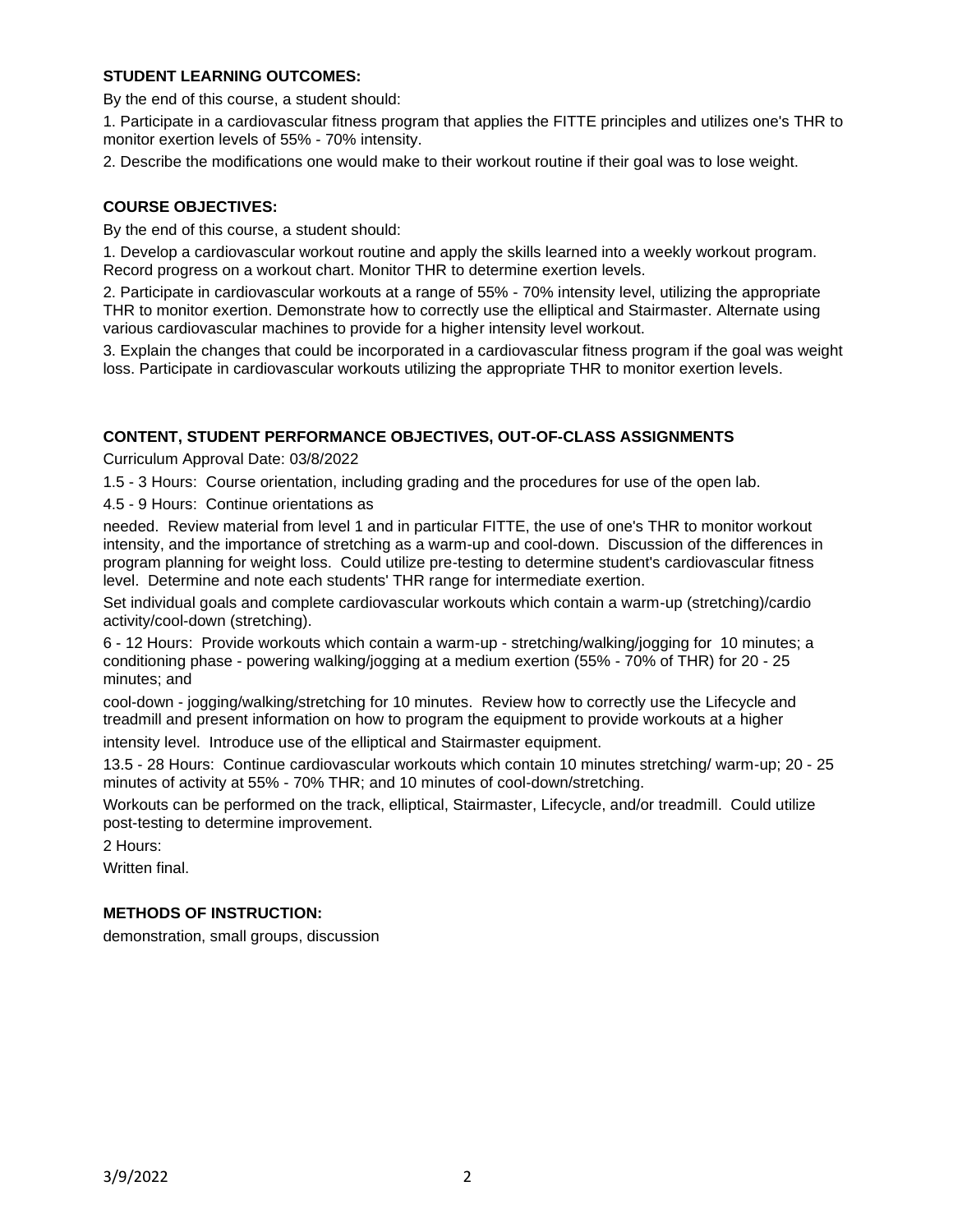### **METHODS OF EVALUATION:**

Skill demonstrations Evaluation Percent 20 Evaluation Description 20% - 30% Performance exams

Objective examinations Evaluation Percent 10 Evaluation Description 10% - 20% Requires student participation

Other methods of evaluation Evaluation Percent 70 Evaluation Description Student participation

# **REPRESENTATIVE TEXTBOOKS:**

No textbook required.